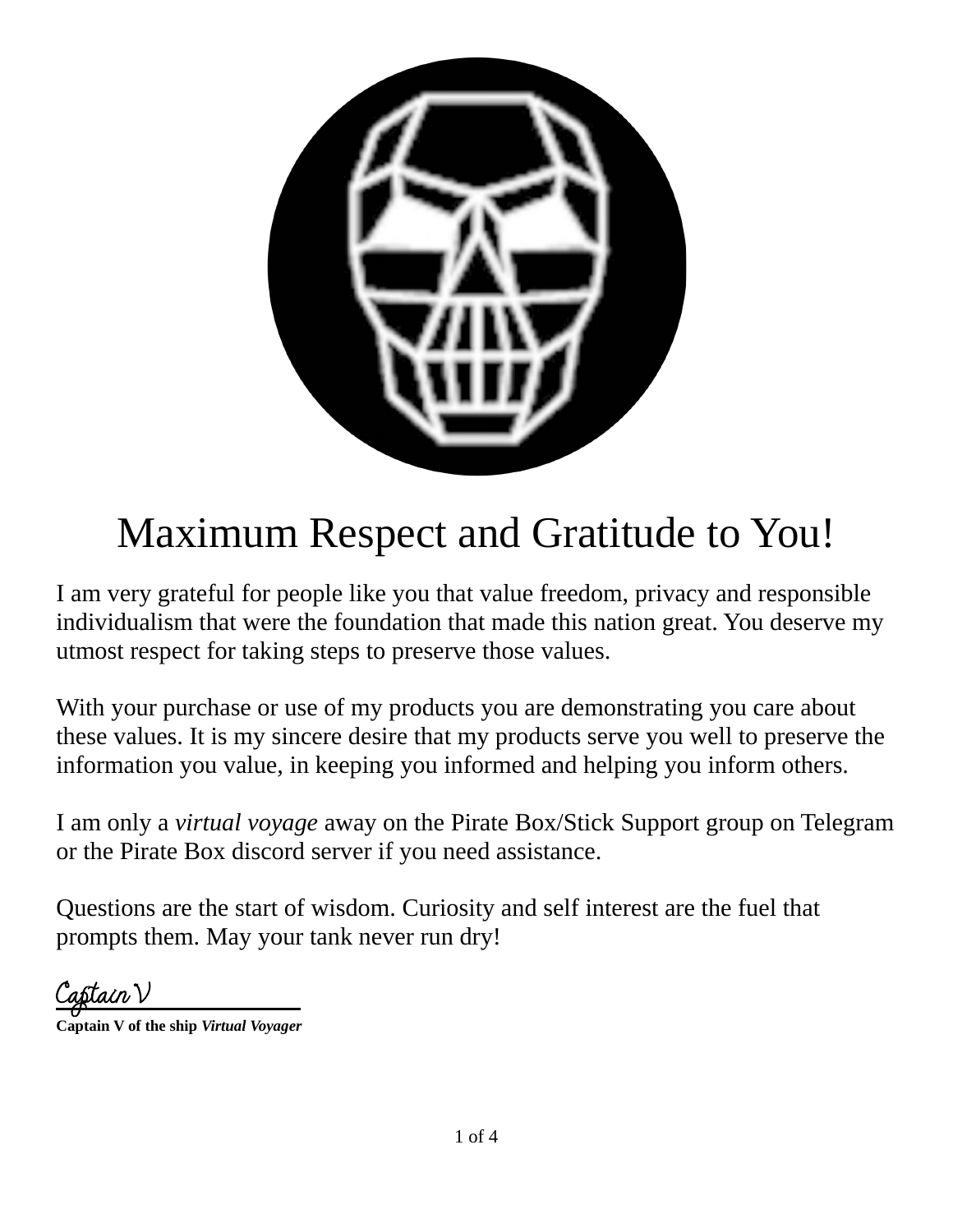# **Getting Started – Your Pirate Box Maiden Voyage**

This guide will explain how to replace the micro SD card and setup your Raspberry Pi (RPi) to boot from your new Pirate Box SSD drive. You will enjoy more available space and the peace of mind of using a more reliable storage medium. This is a rather technical topic but I have every confidence you're up to the challenge! So with that said, somebody crack that champagne on the hull & let's get underway!

**NOTE:** Although the RPi 3B will boot and run the 64 bit Pirate Box version (all releases since November, 2021 are 64 bits), the 3B is severely resource limited and not reliable with the 64 bit Pirate Box software. For those using a Raspberry Pi 3B it is highly recommended to use the latest 32 bit version of the Pirate Box software published prior to November, 2021. I will produce a new 32 bit image for the 3B when I receive enough requests for it. This guide is only for the Raspberry Pi 4. The RPi 3B uses a different boot process.

The first requirement is setting up your Raspberry Pi 4 computer so it will boot from a USB device. If you bought your Raspberry Pi recently it may already be setup and ready to go. To save you time why not just try it? Shut down the Pi, remove the SD card and plug in the Pirate Box SSD. Power it back on and observe. Did it come up? You may need to wait for it, but if you don't see the desktop within 3 minutes, power off the system and read on, and I will describe how to setup your Raspberry Pi to boot from the Pirate Box USB.

If you purchased a Pirate Box micro SD card or flashed one yourself from the image available online all you need to do is power off, replace your existing SD card with the new SD card and power up.

#### **Make Sure Your Raspberry Has Latest Boot Loader**

Starting with the Raspberry Pi 4, the device actually has an onboard upgradable firmware boot loader stored on a separate EEPROM chip. All storage including the boot loader was on the SD card on earlier RPis. Updating this firmware is very important. One of the first released updates for it reduced power usage of the RPi by 30% which also reduces how hot it gets.

You will need an existing version of Raspberry Pi OS or the Pirate Box software (either 32 or 64 bits) on an SD card to run the *rpi-eeprom-update* program, which will be used to both check and if necessary update your boot loader firmware. You will also need to be connected to the Internet. You may need to update your RPi operating system if the *rpi-eeprom-update* program is not found. Now is as good a time as any to make sure your system is up to date. Open a terminal window ( $\geq$  icon on yellow taskbar) and enter the following command:

sudo apt update && sudo apt full-upgrade -y and press the Enter key

After the updates are finished restart your RPi by entering sudo reboot into the terminal to apply them. After the system has again restarted, check the bootloader with:

sudo rpi-eeprom-update and press Enter, which will produce output like this:

 BCM2711 detected VL805 firmware in bootloader EEPROM **BOOTLOADER: up-to-date** CURRENT: Thu 3 Sep 12:11:43 UTC 2020 (1599135103) LATEST: Thu 3 Sep 12:11:43 UTC 2020 (1599135103) FW DIR: /lib/firmware/raspberrypi/bootloader/critical VL805: up-to-date CURRENT: 000138a1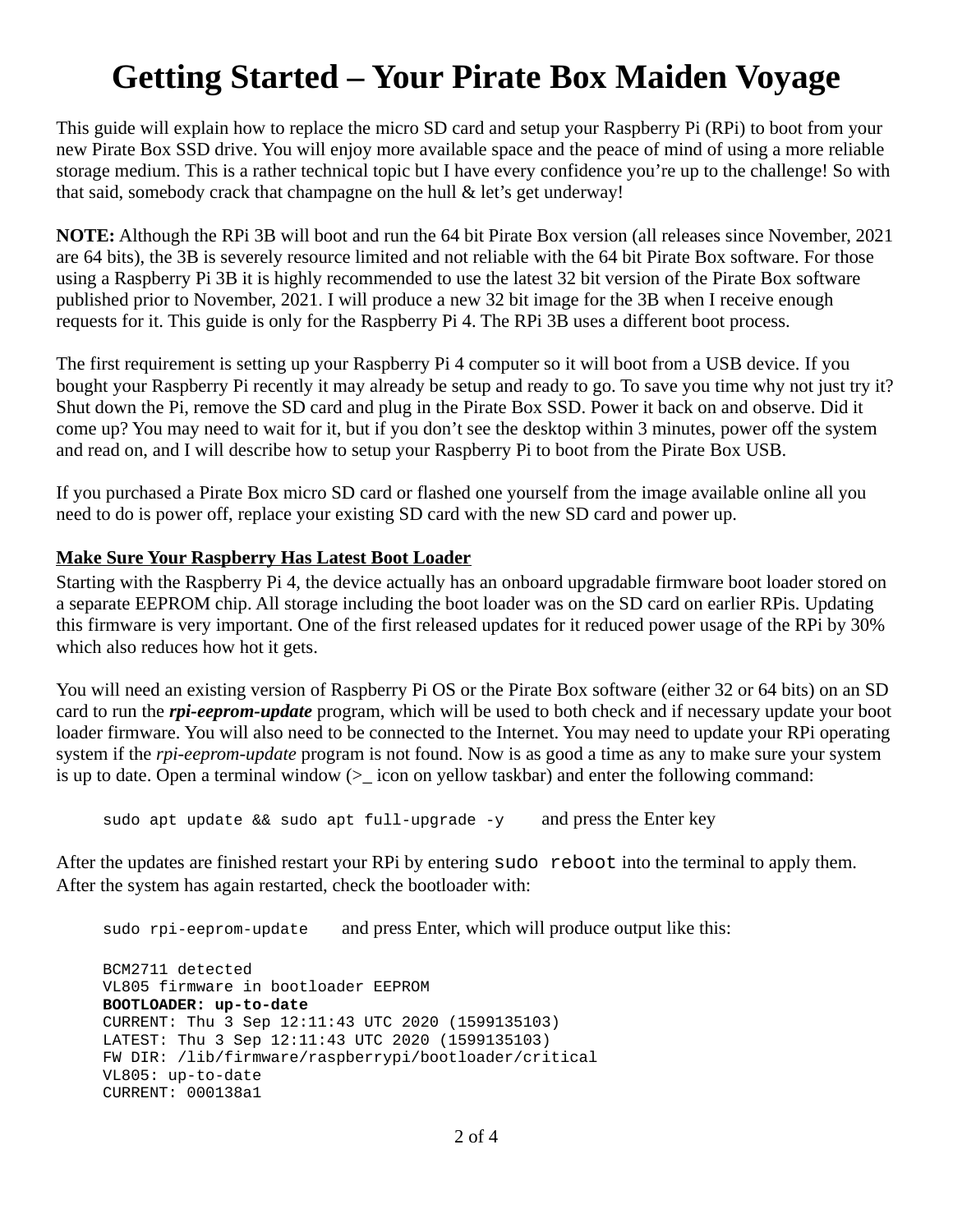Your boot loader firmware should now be up to date, otherwise it will say **BOOTLOADER: update available**. You can also manually update your firmware anytime using this command:

sudo rpi-eeprom-update -d -a and press Enter.

If you see *EEPROM updates pending*, enter sudo reboot to reboot the RPi and apply the update.

Now that your boot loader is up to date it's time to set your bootloader preferences. The default is to first try and boot from a USB device if one is present, then fall back to booting from the SD card. If that fails the RPi will reboot and repeat.

You can use that default process, but I don't recommend it because it wastes 1-2% of your CPU power to "poll" the existence of the SD card, even after it finishes booting from USB! It also requires some power for the SD card itself. Let's review the other boot options available.

#### **The Raspberry Pi 4 Boot EEPROM Parameters**

You are now ready to edit your Raspberry Pi's bootloader configuration to prioritize the boot order per your preferences. For more information see James Chambers *Editing Bootloader Configuration* at this URL: [https://jamesachambers.com/new-raspberry-pi-4-bootloader-usb-network-boot-guide/.](https://jamesachambers.com/new-raspberry-pi-4-bootloader-usb-network-boot-guide/) I'll spare you the click and save you time and provide these common choices:

- 1) **0xF4** boot only from USB device, on failure reboot and try again
- 2) **0xF14** first boot from USB device, on failure try to boot from SD card, on failure reboot and try again
- 3) **0xF41** first boot from SD card, on failure try to boot from USB device, on failure reboot and try again

To view the current boot parameters, enter this into the terminal:

sudo rpi-eeprom-config | grep BOOT ORDER and press Enter.

To edit or change the boot order, use this command:

sudo -E rpi-eeprom-config --edit and press Enter.

Choose the appropriate BOOT\_ORDER you would like (one of the values in bold text from 3 choices above) and use your arrow keys to move down to the BOOT\_ORDER line. Change the line and press Control+X and then 'y' to save your changes. One last step before you test booting from your new Pirate Box USB-3 SSD.

As mentioned earlier the Raspberry Pi polls endlessly for a SD card to be inserted if there isn't one present. It polls so quickly that it actually registers as CPU usage on your system. The fix is to add a new parameter to the /boot/config.txt file. Type the following command into the terminal and press the Enter key. Be careful, because if entered incorrectly may cause booting problems and be difficult to fix (Getting it wrong won't "brick" your RPi, but it could cause it not to boot properly):

sudo sed -i "s|\(dtparam=audio=on\)|\1,sd\_poll\_once|g" /boot/config.txt

Power off the system and remove the SD card for this test. If you want to use the SD card as a USB failure backup you can insert it after testing. Make sure the Pirate Box SSD is plugged into one of the blue USB ports